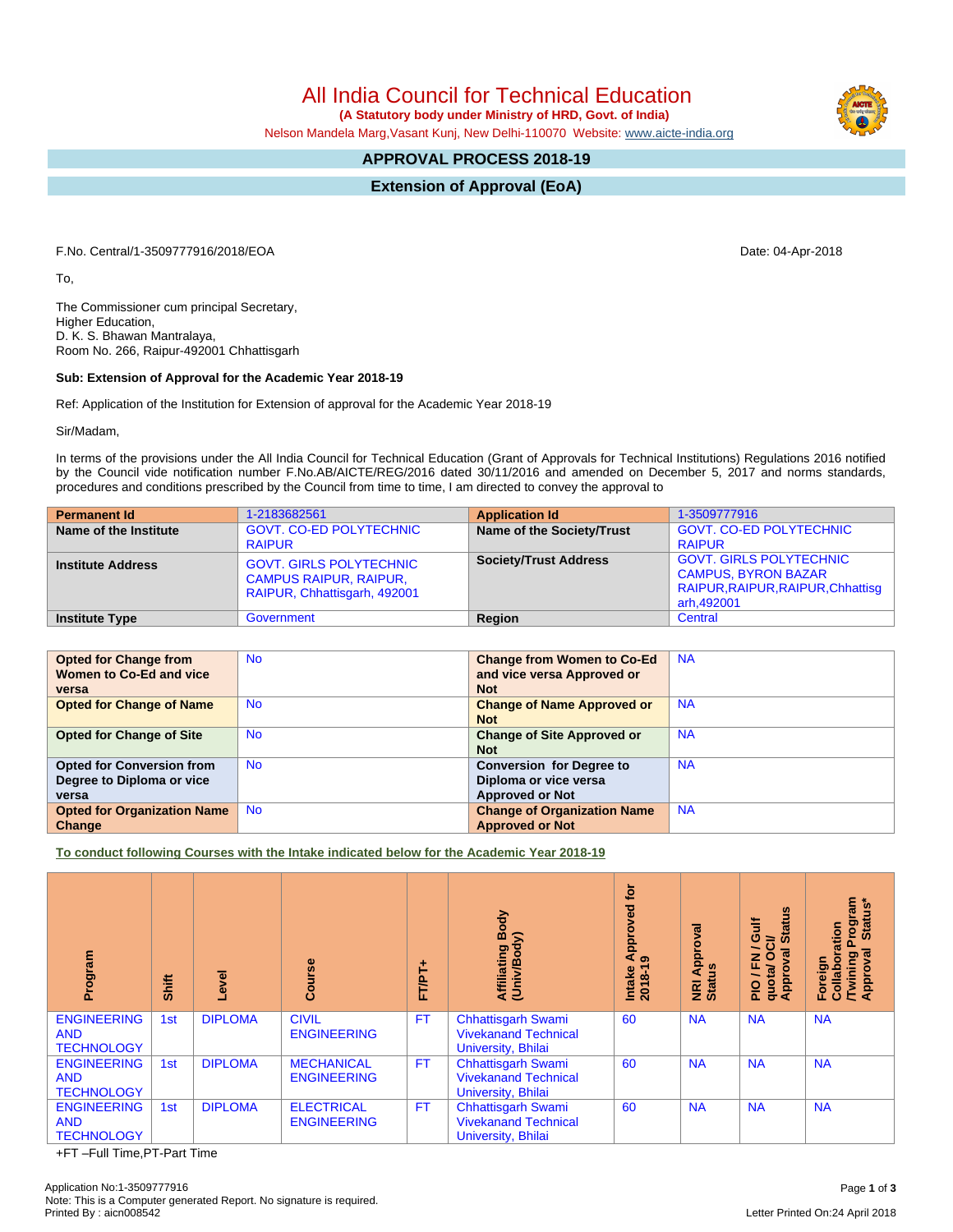| <b>Deficiencies Noted based on Self Disclosure</b>                                                                 |                   |  |  |  |
|--------------------------------------------------------------------------------------------------------------------|-------------------|--|--|--|
| <b>Particulars</b>                                                                                                 | <b>Deficiency</b> |  |  |  |
| <b>Other Details Deficiency</b>                                                                                    |                   |  |  |  |
| List of faculty and data uploaded on the Institute web portal                                                      | Yes               |  |  |  |
| Fees to be charged, Reservation policy, Admission policy and Document retention policy are uploaded in Institute's | Yes               |  |  |  |
| Website?                                                                                                           |                   |  |  |  |
| <b>Anti-Ragging Related Deficiency</b>                                                                             |                   |  |  |  |
| Constitution of Anti-Ragging Squad                                                                                 | Yes               |  |  |  |
| Appointment of Counselors                                                                                          | Yes               |  |  |  |
| Undertaking obtained from students staying in Hostel                                                               | Yes               |  |  |  |
| Undertaking obtained from parents of students staying in Hostel                                                    | Yes               |  |  |  |
| <b>Other Facilities Deficiency</b>                                                                                 |                   |  |  |  |
| <b>Barrier free Environment</b>                                                                                    | Yes               |  |  |  |
| General Insuarance                                                                                                 | Yes               |  |  |  |
| Standalone Language Laboratory                                                                                     | Yes               |  |  |  |
| Medical & Counseling                                                                                               | Yes               |  |  |  |
| <b>Safety Provisions</b>                                                                                           | Yes               |  |  |  |
| Compliance of the National Academic Depository(NAD) as per MHRD Directives                                         | Yes               |  |  |  |
| Display Board within the premises as well as in the Website of the Institution Indicating the Feedback Facility of | Yes               |  |  |  |
| Students and Faculty available in the AICTE Web Portal                                                             |                   |  |  |  |
| Implementing Food Safety and Standard Act, 2006 in the Institution                                                 | Yes               |  |  |  |
| Provision to watch MOOCS Courses through Swayam                                                                    | Yes               |  |  |  |
| Institution-Industry Cell                                                                                          | Yes               |  |  |  |
| <b>Insurance for Students</b>                                                                                      | Yes               |  |  |  |
| Applied membership-National Digital Library                                                                        | Yes               |  |  |  |
| Online Grievance Rederssal Mechanism                                                                               | Yes               |  |  |  |
| <b>Administrative Area Deficiency</b>                                                                              |                   |  |  |  |
| <b>Board Room</b>                                                                                                  | Yes               |  |  |  |
| Office All Inclusive                                                                                               | Yes               |  |  |  |
| Department Offices/Cabin for Head of Dept                                                                          | Yes               |  |  |  |
| <b>Central Store</b>                                                                                               | Yes               |  |  |  |
| Maintenance                                                                                                        | Yes               |  |  |  |
| Security                                                                                                           | Yes               |  |  |  |
| Housekeeping                                                                                                       | Yes               |  |  |  |
| Pantry for Staff/Faculty                                                                                           | Yes               |  |  |  |
| Exam Control Office                                                                                                | Yes               |  |  |  |
| <b>Training Placement Office</b>                                                                                   | Yes               |  |  |  |
| <b>Amenities Area Deficiency</b>                                                                                   |                   |  |  |  |
| Boys Common Room                                                                                                   | Yes               |  |  |  |
| Girls Common Room                                                                                                  | Yes               |  |  |  |
| Cafeteria                                                                                                          | Yes               |  |  |  |
| <b>Stationery Store</b>                                                                                            | Yes               |  |  |  |
| First aid cum Sick Room                                                                                            | Yes               |  |  |  |
| <b>Faculty Deficiency</b>                                                                                          | Yes               |  |  |  |
| <b>Computational Facilities</b>                                                                                    |                   |  |  |  |
| Internet Bandwidth                                                                                                 | Yes               |  |  |  |
| Printers                                                                                                           | Yes               |  |  |  |
| Legal Application S/W                                                                                              | Yes               |  |  |  |
| PCs to Student ratio                                                                                               | Yes               |  |  |  |
| Internet Bandwidth-Applied Intake                                                                                  | Yes               |  |  |  |
| Printers-Applied Intake                                                                                            | Yes               |  |  |  |
| Legal Application S/W-Applied Intake                                                                               | Yes               |  |  |  |
| PCs to Student ratio-Applied Intake                                                                                | Yes               |  |  |  |
| <b>Library Facilities</b>                                                                                          |                   |  |  |  |
| Library Management Software                                                                                        | Yes               |  |  |  |
| Reading Room Capacity                                                                                              | Yes               |  |  |  |
| <b>Instructional Area Common Facilities</b>                                                                        |                   |  |  |  |
| <b>Computer Center</b>                                                                                             | Yes               |  |  |  |
| Library & Reading Room                                                                                             | Yes               |  |  |  |